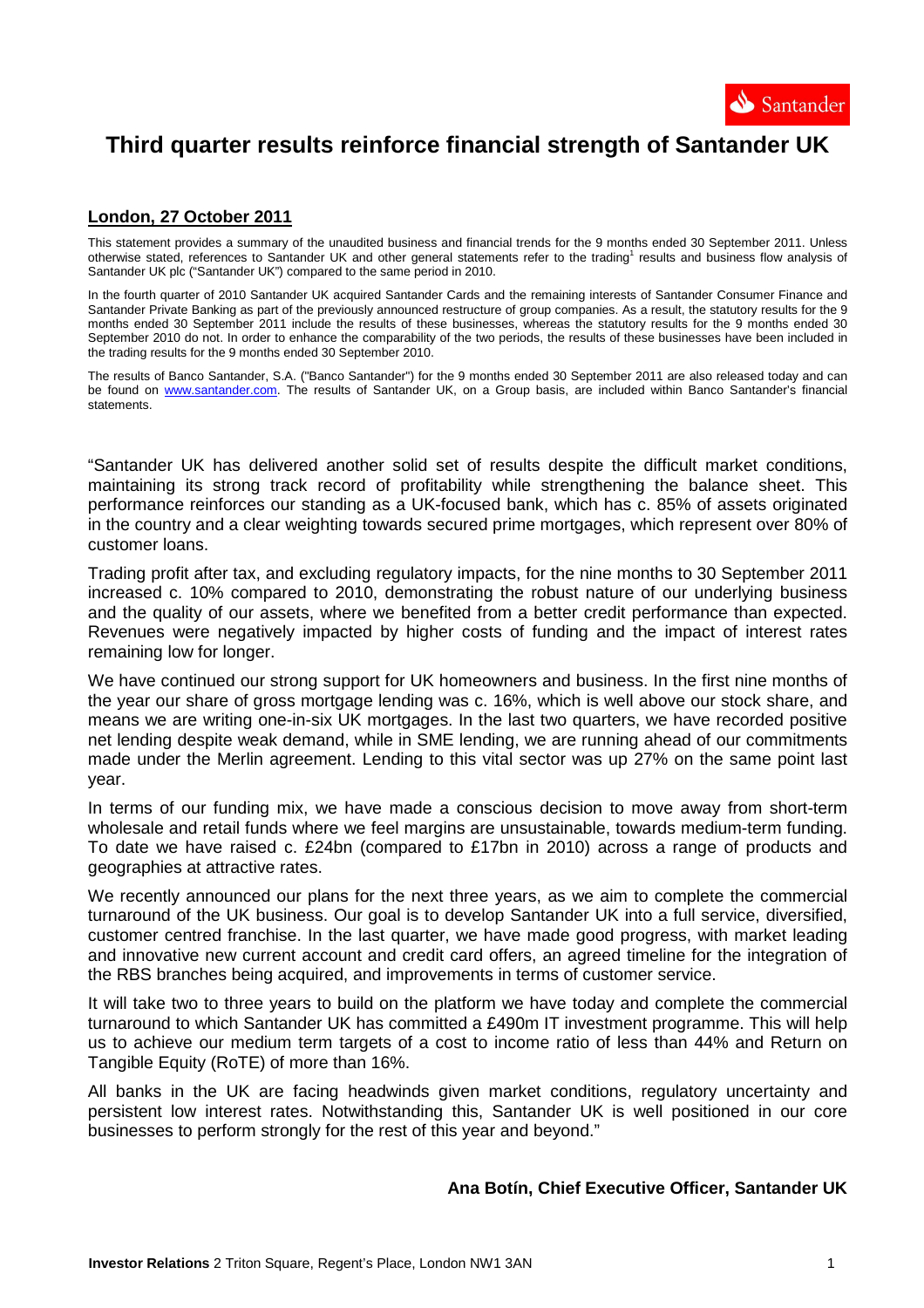## **Key Financial Highlights**

- a solid performance from all businesses units, with trading profit after tax, excluding the impact of higher regulatory costs up c. 10%, demonstrating the robust nature of our underlying business. Including the cost of holding higher levels of liquid assets and other regulatory factors, the trading profit after tax in the nine months to September 2011 was 9% lower than in 2010;
- as announced at the Group's Investor Day on  $29<sup>th</sup>$  September, in the forthcoming quarters the impact of persistent lower interest rates and cost of medium-term funding will have an increasingly material impact on the results, reducing profitability;
- customer lending grew by 1% versus the same period last year. Despite an outflow of ratesensitive deposits in the first nine months of 2011, the loan to deposit ratio of 135% was broadly unchanged from September 2010 (134%). In addition, term funding issuance in 2011 has reached £24bn, helping to strengthen the balance sheet position whilst protecting profitability;
- cost to income ratio of c. 43% reflecting pressures on revenues, but still a strong position relative to other UK banks. Excluding the impact of higher regulatory costs this was c. 40%, which is broadly unchanged from the same period last year;
- **EXP** arrears performance continues to track better than expected: and
- core Tier 1 ratio of c. 11%.

# **Strategic Update**

On September 29<sup>th</sup> 2011 the UK management team presented its three year plan for Santander UK, in which it will complete the commercial turnaround of the UK businesses acquired since the acquisition of Abbey National plc in 2004.

The plans build on the strength of the existing franchise, distribution scale and balance sheets that are primarily UK based. In the first nine months of the year a strong management team has been assembled and a new approach to regulatory demands and treating customers fairly put in place. Our funding plans and overall balance sheet position has been strengthened, and the underlying business is performing well in the face of market uncertainty and intense competition for deposits.

The goal is to develop Santander into a full service, diversified, customer centred franchise. The strategy has three principles: shifting to a **customer rather than product focus**, diversifying the business to a more **balanced business mix**, and maintaining operating **efficiency hand in hand with good service** levels being provided to customers.

Our market leading IT platform is integral to meeting these goals and we will invest £490m in the next three years to further improve its functionality and capabilities, at which point the ability to differentiate and grow faster will be in place. However, even in the last quarter, progress has been made against each of these principles.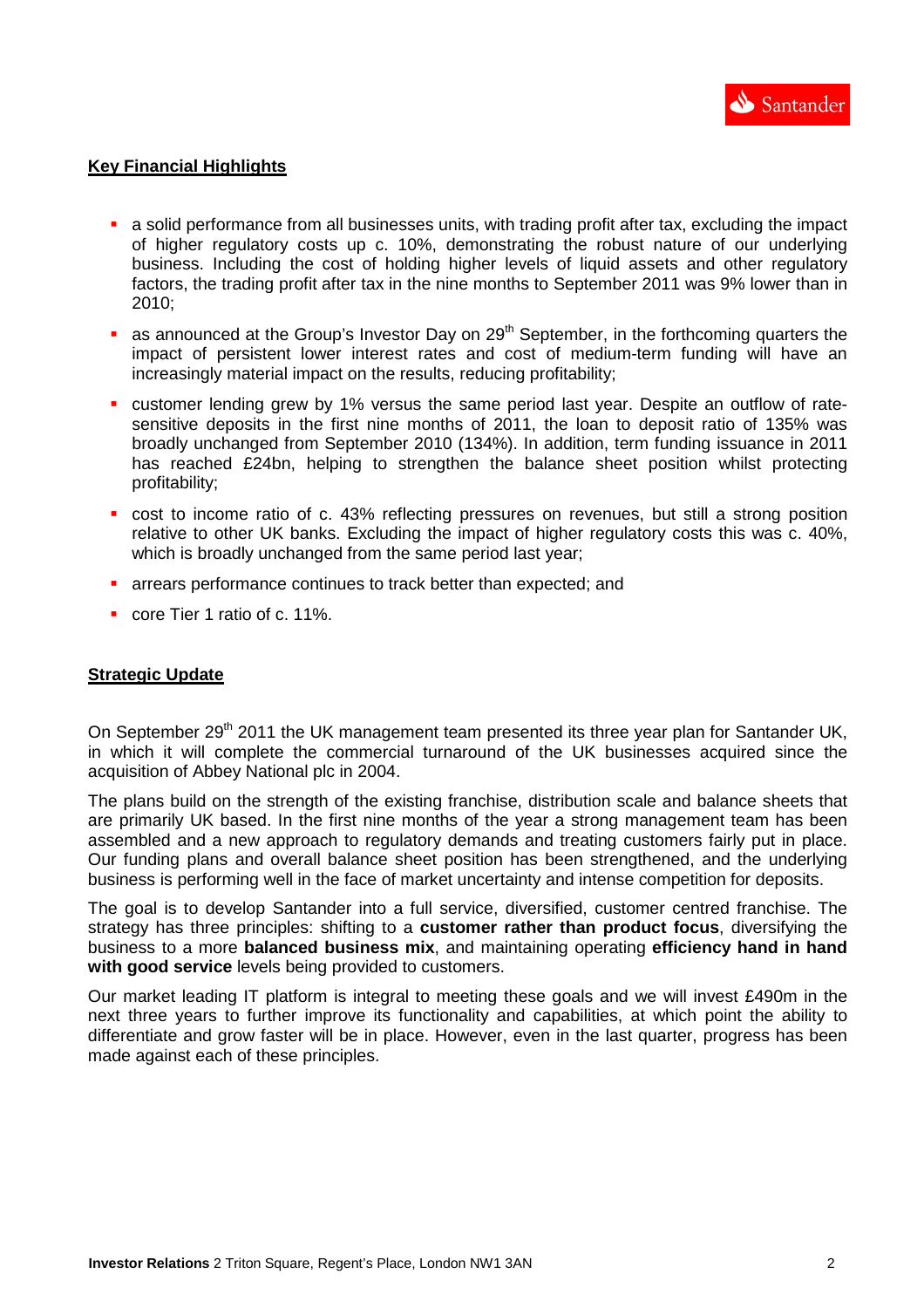

#### **Customer Focus:**

A key feature of this is to develop our relationship with our customers, through increased current account primacy and credit cards, and increasing use of customer segmentation. In September, two campaigns were launched both of which have been well received by the market. The new current account offers increased incentives for existing customers to switch their primary bank account to Santander UK. The 123 Cashback Credit Card is a fee paying card that offers valuable rewards for customers using the card on a day to day basis.

#### **Balanced business mix:**

The organic growth of the Santander UK corporate banking business continued through the third quarter. SME balances are now 27% ahead of the same point last year, and we are ahead of our Merlin commitments. The business growth is underpinned by additional business centres, product offerings and people that are integral to our relationship management based model.

The investment for, and acquisition of, the RBS branded SME business will transform our business further. A revised completion in the fourth quarter of 2012 has now been agreed to ensure a seamless transition for customers and staff.

#### **Efficiency and service:**

Costs are being held broadly flat in 2011, despite investment in growth areas and to improve the service we provide to customers.

In terms of treating customers fairly, and improving service and satisfaction levels, we have taken a number of steps this year:

- **•** recruitment of 1,100 customer facing staff and repatriation of retail call centres to the UK;
- **EXT** investing in our retail network, including 300 new deposit ATMs, and improvements to internet and back-office processes; and
- general overhaul of our complaints handling processes, including a dedicated Customer Complaints Helpline have been significant steps in our programme to improve customer satisfaction.

The impact of these actions is evident, with the number of FSA reportable complaints received in the first half of 2011 31% lower than the same period in 2010, and 14% lower than the second half of 2010.

These improvements validate the results of our monthly customer surveys which demonstrate that service levels are improving. We are currently dealing with 80% of complaints within 48 hours and branch queue times have reduced.

There does, however, remain more to do to reach the high levels of customer service and satisfaction we are consistently delivering in other areas of the business such as intermediaries and in corporate banking.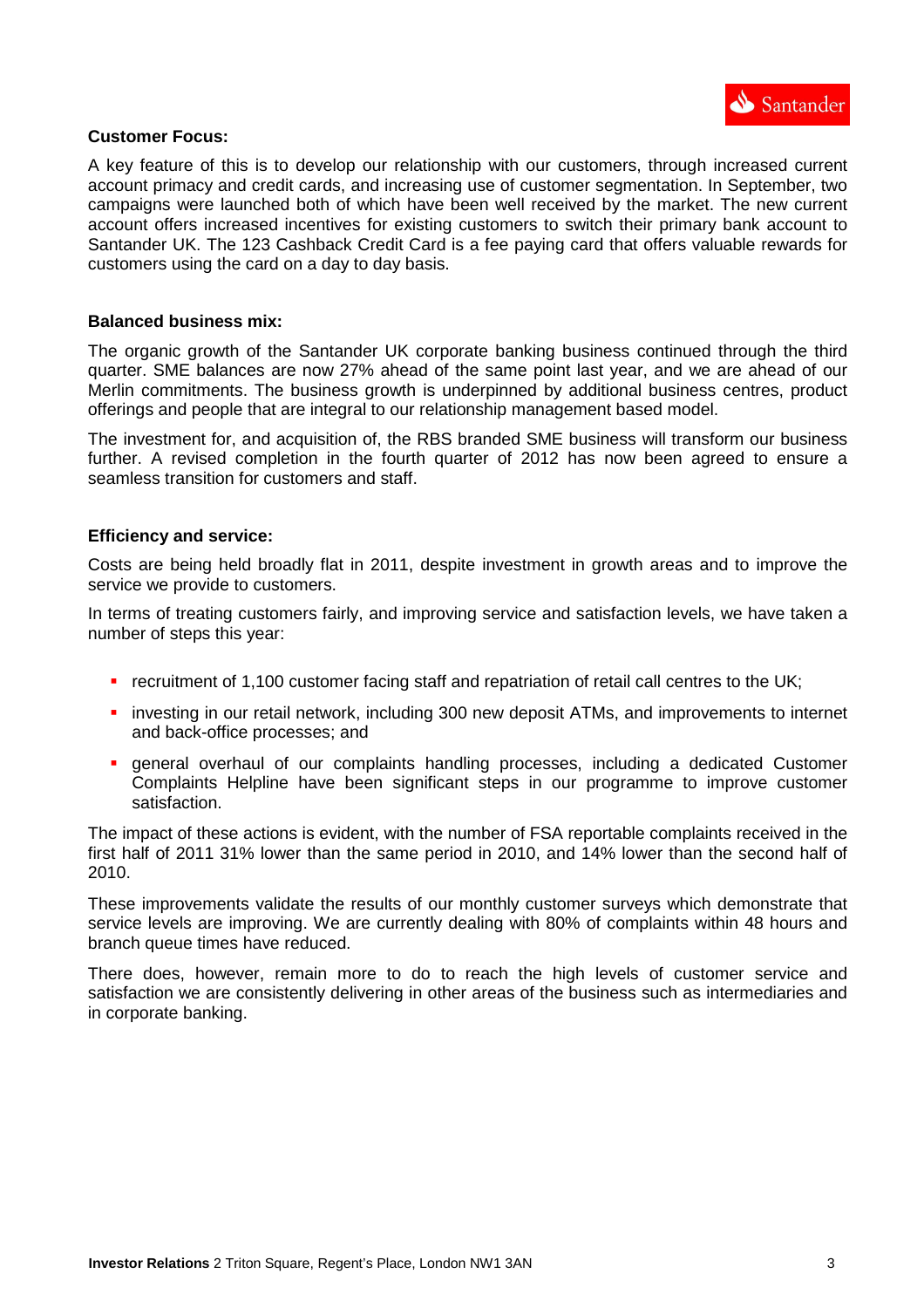

# **Financial results**

Trading profit after tax for the nine months to September 2011 was 9% lower than 2010. Statutory profit was also lower than in 2010, adversely impacted by the provision for remediation in relation to payment protection insurance which was reported in June 2011 (£538m).

As noted in previous quarters, a number of structural issues continued to have an impact on the banking sector during 2010 and 2011 and these have significantly affected Santander UK's balance sheet and financial results including:

- regulation introduced in the wake of the financial crisis requiring banks to retain much higher levels of liquid assets – Santander UK's holdings have increased by c. £20bn since December 2009;
- the bank levy was introduced in 2011 by the UK government and a higher cost in relation to the Financial Services Compensation Scheme is expected;
- **therm funding costs have increased across the market and this has had a direct impact on** revenues as funding reaching maturity has to be replaced at a higher cost; and
- interest rates have persisted at historically low levels for much longer than expected.

These 'structural factors' materially impact the year-on-year trends requiring some reference to underlying trends. In 2011, the regulatory changes are the most significant. In 2012 and 2013, the impacts of interest rates staying lower for longer combined with the higher cost of term funding become more material in terms of understanding trends.

The targeted RoTE for the UK business for 2011 is c. 15%, which is targeted to decline to c. 11% across 2012 / 2013 before recovering in the subsequent years. Although the headwinds are material, the expectation is for Santander to maintain its history of robust performance, delivering strong recurring earnings with potential for future growth from a low-risk balance sheet.

## **Trading income**

Interest income for the nine months to September 2011 was c. 9% lower than 2010 largely as a result of regulatory liquidity requirements excluding which revenues were slightly lower. The commercial banking margin narrowed to 1.88% (FY 2010:2.06%), albeit 1.80% in the quarter, with increased lending margins more than offset by higher funding and regulatory liquidity costs. Retail income continued to benefit from modest increases in standard variable rate mortgages, partially offset by higher deposit costs and lower banking overdraft interest as a result of a new pricing structure. The Corporate Banking business reported higher net interest income reflecting deposit and lending growth, with margins on new lending higher than existing levels. SME net lending in 2011 was £1.7bn in the nine months to September, with asset balances up by 27% relative to the same period last year.

Non interest income was 2% higher than in 2010 largely as a result of a change in the pricing structure of current accounts. As mentioned above this change has resulted in lower net interest income as flat fees have replaced overdraft interest charges across most personal current accounts. This has been offset by pressure on non-banking fees in part due to the market for investment products which has declined sharply in the last 12 months. Similarly, Global Banking & Markets revenue was down as a result of lower activity in the market. Fee income in relation to Corporate Banking however, benefited from increased new business activity, in particular in relation to SMEs.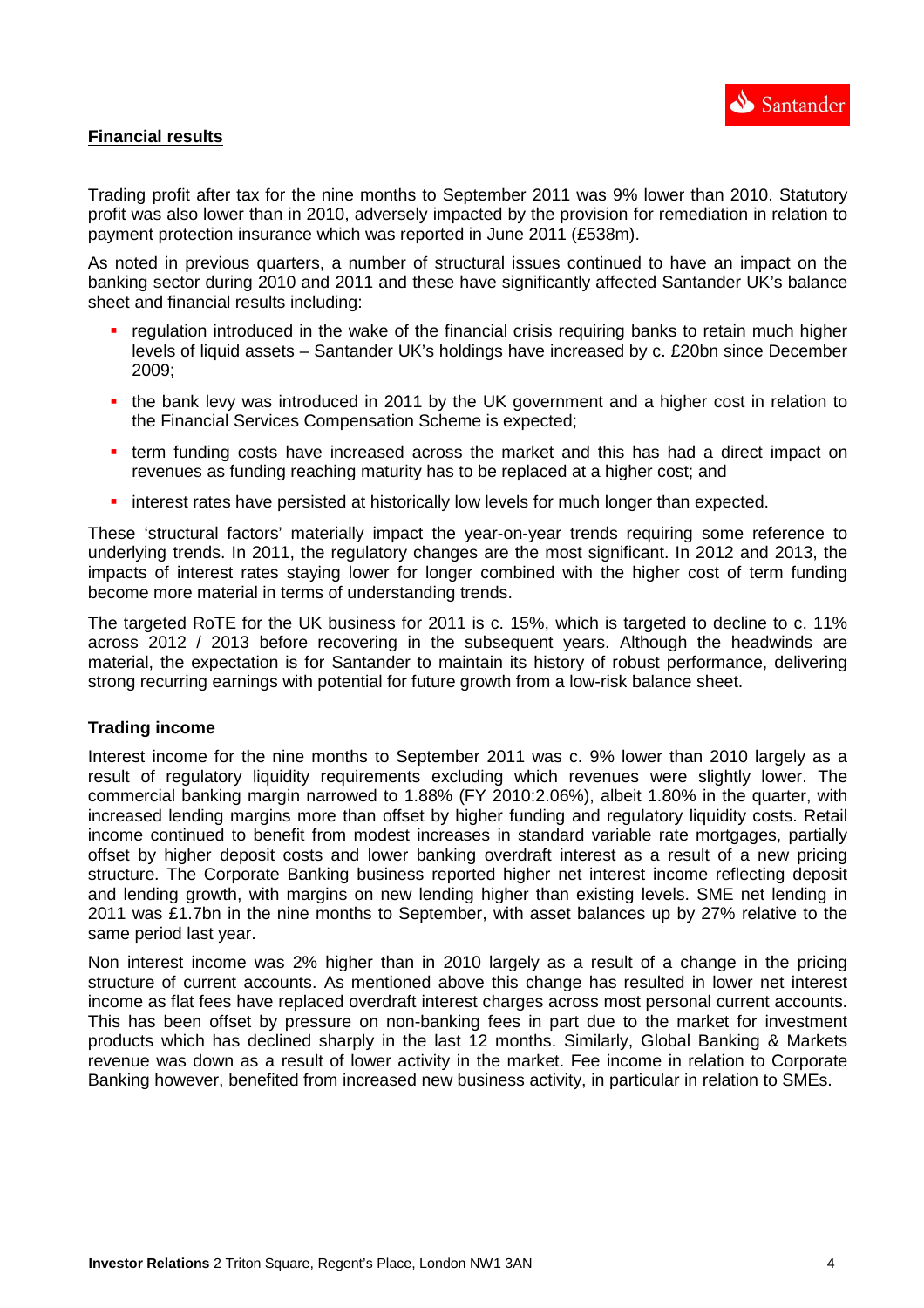

# **Trading expenses**

Trading expenses were 1% higher than 2010 due to the recruitment of additional customer-facing staff and investment in growth initiatives in Corporate Banking and Global Banking & Markets. The recruitment of 1,100 customer-facing staff to improve customer service was completed in the first half of 2011 and allowed Santander UK to repatriate its overseas retail call centres back to the UK. The cost-to-income ratio of c. 43% was higher than the same period last year. However, excluding the adverse impact on income from holding additional liquid assets, the cost-to-income ratio was broadly unchanged at around 40%.

# **Trading provisions**

Trading provisions were over 40% lower than 2010, largely due to improving mortgage and unsecured loan related charges. This was partially offset by increases in charges in relation to the growing corporate book, and in particular older commercial real estate exposures written pre 2008.

Secured coverage was conservative at 20%, whilst the stock of properties in possession (PIP) was broadly unchanged at 940 cases (945 in September 2010). This level of PIP represented only 0.06% of the book and remained well below the industry average<sup>2</sup>. The mortgage non-performing loan ratio was lower than both last quarter and the same point last year at 1.42%. The mortgage book is of a high quality as demonstrated by the stable mortgage arrears position and the low volume of properties in possession although it has been supported by the low interest rate environment and the relative stability of the UK economy.

The key ratios in the table below demonstrate the performance seen in the last seven quarters:

|                                                                 | Qtr 1 | Qtr 2 | Qtr <sub>3</sub> | Qtr 4 | Qtr 1 | Qtr 2 | Qtr <sub>3</sub> |
|-----------------------------------------------------------------|-------|-------|------------------|-------|-------|-------|------------------|
|                                                                 | 2010  | 2010  | 2010             | 2010  | 2011  | 2011  | 2011             |
| Santander UK - mortgages only                                   |       |       |                  |       |       |       |                  |
| NPL % of asset<br>(value 3 month plus)                          | 1.58% | 1.53% | 1.46%            | 1.41% | 1.42% | 1.44% | 1.42%            |
| PIP % of asset                                                  | 0.05% | 0.06% | 0.06%            | 0.05% | 0.06% | 0.06% | 0.06%            |
| Secured coverage                                                | 22%   | 23%   | 23%              | 22%   | 22%   | 21%   | 20%              |
| New business LTV                                                | 61%   | 62%   | 63%              | 63%   | 62%   | 64%   | 65%              |
| Stock LTV indexed                                               | 52%   | 51%   | 51%              | 51%   | 51%   | 52%   | 52%              |
| Council of Mortgage Lenders (CML) <sup>2</sup> - mortgages only |       |       |                  |       |       |       |                  |
| NPL % of asset<br>(volume 3 month plus)                         | 2.22% | 2.17% | 2.15%            | 2.11% | 2.09% | 2.07% | n/a              |
| PIP % of asset                                                  | 0.13% | 0.12% | 0.12%            | 0.11% | 0.12% | 0.12% | n/a              |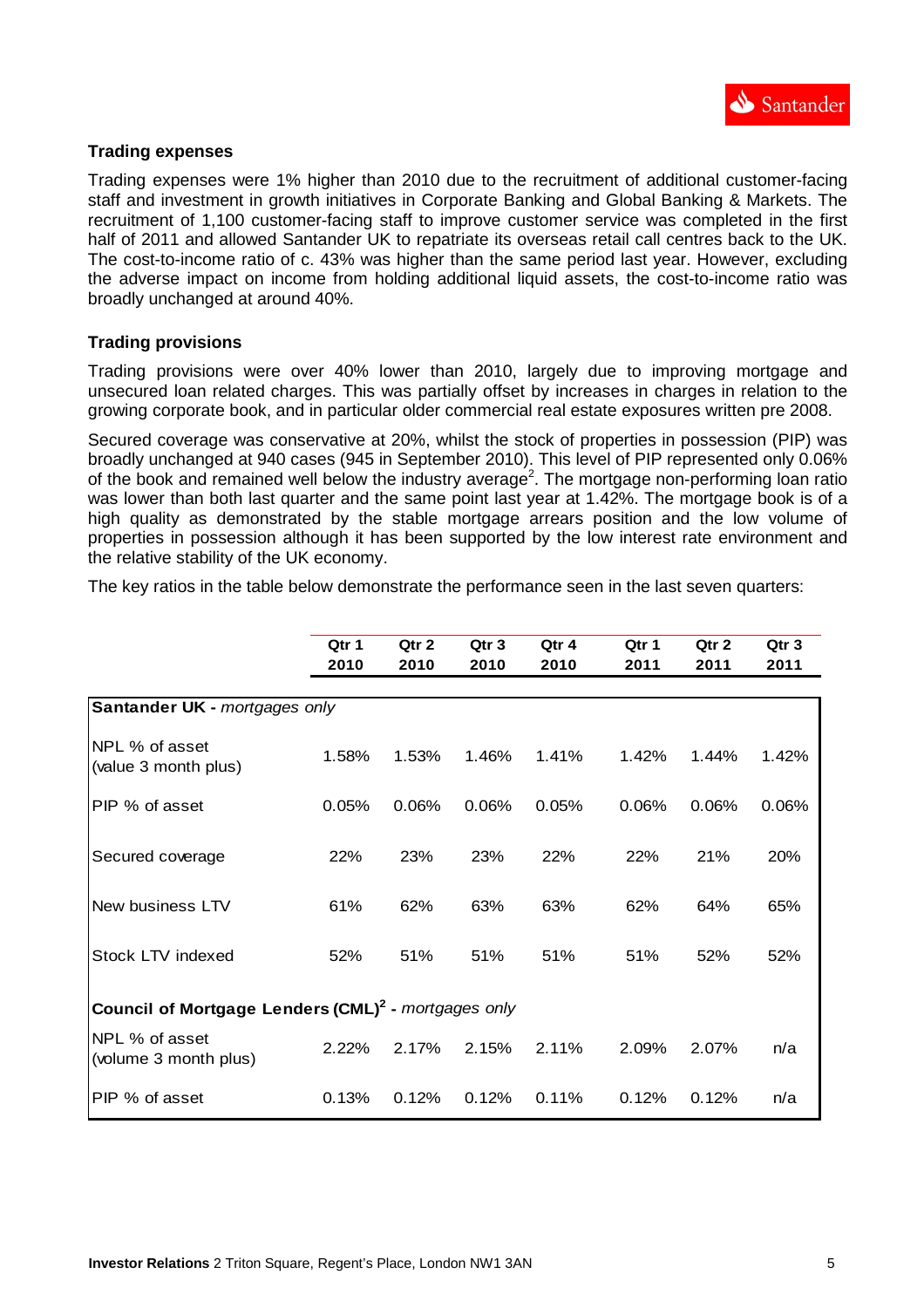

## **Non-trading items**

The half year results announced in July 2011 included a provision for payment protection insurance (PPI) remediation of £538m (post-tax). Santander UK did not participate in the UK Court case on PPI, and consistently settled claims over the last two years as they arose. However, following the result of the court case, the decision by other UK banks to settle claims and the increased media activity surrounding this, Santander UK saw an uplift in the volume of claims received and so took the prudent decision to make a one-off provision to cover the potential cost of expected claims.

Claims continued to be processed in the third quarter of 2011 in line with our half year announcement and the volume and cost of these claims are closely monitored.

#### **Balance sheet strength**

Santander UK remains a UK-focused institution with c. 85% of the balance sheet UK-related and over 80% of customer loans made up of residential mortgages to UK customers.

Over the last 12 months, commercial asset stock increased 1% to £204bn driven by growth in SME loans of 27%, with mortgage balances broadly stable. Commercial liability stock of £151bn was unchanged compared to the September 2010. The commercial loan-to-deposit ratio of 135% was broadly in line with the same time last year.

In the first nine months of 2011, customer lending amounted to £1.8bn and there was an outflow of customer deposits of £2.7bn, in particular rate-sensitive retail and private banking outflows. This reflects the commitment to maintain lending availability to the UK but balancing this with profitability management in relation to intense competition for retail deposits. The shortfall in deposit funding has been more than compensated for by a net increase in medium-term wholesale funding, having raised c. £24bn (compared to £17bn to September 2010) across a range of products and geographies at attractive rates. The ratio of customer assets to customer deposits plus medium-term funding is now 93%. Deleveraging of non-core assets also continued in the first nine months of 2011 with balances down by c. £3bn in total.

Sovereign exposures to Europe (excluding UK) as at September 2011 are not significant at less than 1% of total assets and primarily relate to Swiss government (periphery countries c. 0.05%). Total exposure to periphery countries is c. 0.5% of total assets.

Capital ratios remain strong with a Core Tier 1 of c. 11%.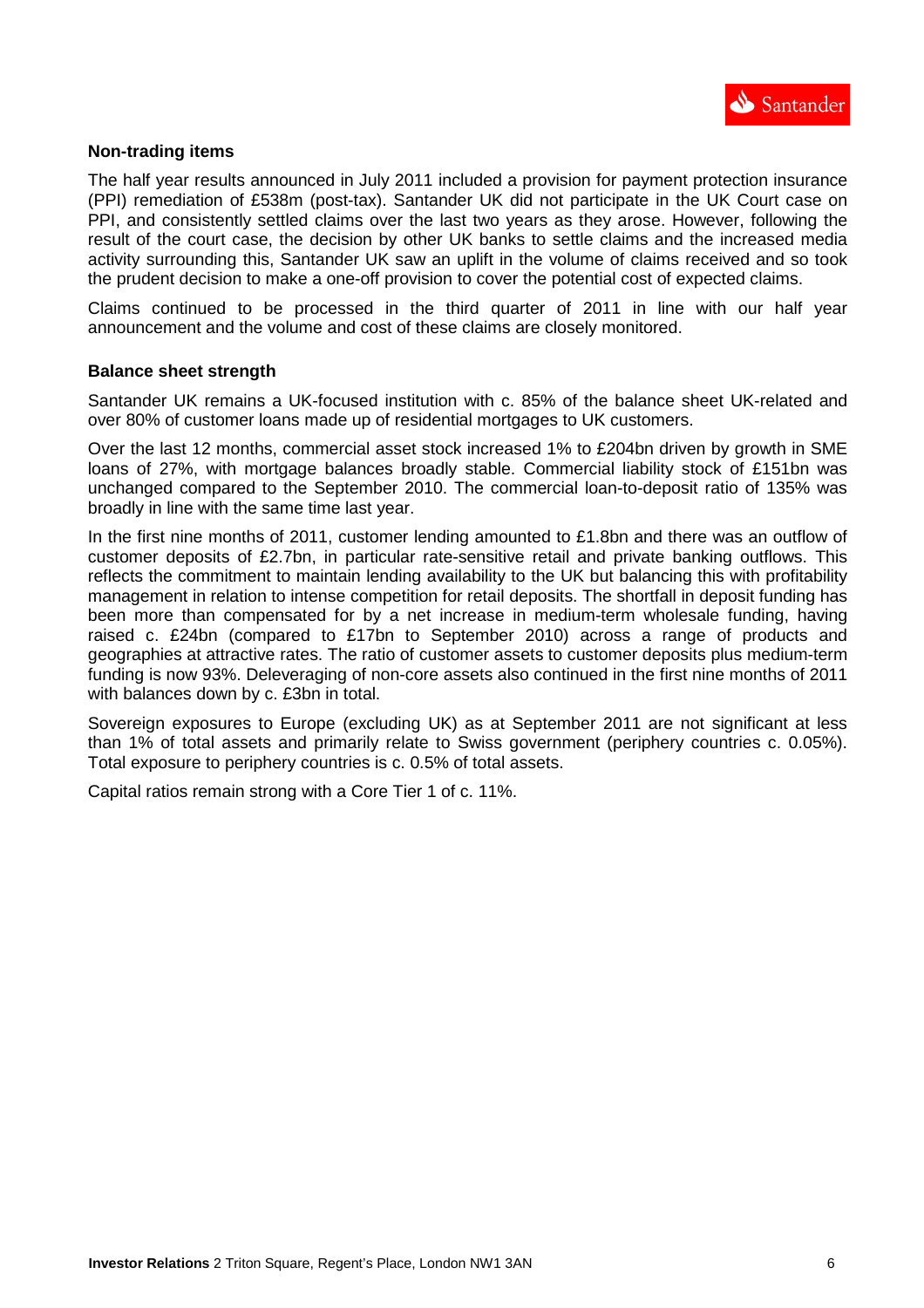

# **Business flows**

The key metrics in the table below highlight the performance achieved in 2010 and 2011:

|                                                            | Qtr 1 | Qtr 2             | Qtr 3 | Qtr 3 '10 | Qtr 1 | Qtr 2             | Qtr 3 | Qtr 3 '11  | Qtr 3 '11 YTD    |
|------------------------------------------------------------|-------|-------------------|-------|-----------|-------|-------------------|-------|------------|------------------|
|                                                            | 2010  | 2010              | 2010  | YTD       | 2011  | 2011              | 2011  | <b>YTD</b> | vs Qtr 3 '10 YTD |
| Gross mortgage lending (£bn)                               | 5.7   | 6.6               | 6.9   | 19.2      | 4.2   | 5.5               | 7.1   | 16.8       | (13%)            |
| Capital repayments (£bn)                                   | 4.3   | 4.7               | 5.0   | 13.9      | 4.8   | 5.3               | 6.5   | 16.5       | 19%              |
| Net mortgage lending (£bn)                                 | 1.4   | 1.9               | 1.8   | 5.2       | (0.6) | 0.2               | 0.6   | 0.2        | (96%)            |
| Stock (£bn)                                                | 168.3 | 170.2             | 172.1 | 172.1     | 171.8 | 172.1             | 172.6 | 172.6      | 0%               |
| Market share – gross lending $(3)$                         |       | 20.0% 19.3% 18.4% |       | 19.0%     |       | 14.4% 16.3% 18.5% |       | 16.5%      | $(2.5)$ p.p.     |
| Market share $-$ capital repayments $(3)$                  |       | 14.6% 14.7% 15.1% |       | 14.7%     |       | 15.9% 17.2% 18.5% |       | 17.3%      | 2.6 p.p.         |
| Market share $-$ stock $(3)$                               |       | 13.6% 13.7% 13.9% |       | 13.9%     |       | 13.9% 13.9% 13.9% |       | 13.9%      | $(0.0)$ p.p.     |
| Total gross UPL lending (£bn)                              | 0.4   | 0.3               | 0.3   | 1.0       | 0.4   | 0.4               | 0.4   | 1.1        | 12.0%            |
| Total UPL stock (£bn)                                      | 4.0   | 3.8               | 3.6   | 3.6       | 3.2   | 3.1               | 3.0   | 3.0        | (15%)            |
| SME Lending stock (£bn)                                    | 7.0   | 7.5               | 8.0   | 8.0       | 9.2   | 9.6               | 10.2  | 10.2       | 27%              |
| Market share SME Lending Stock (%) '                       | 3.0%  | 3.2%              | 3.4%  | 3.4%      | 3.7%  | 4.1%              | 4.3%  | 4.3%       | 0.9 p.p.         |
| Total commercial (5) asset stock (£bn)                     | 197.5 | 199.3             | 201.7 | 201.7     | 201.8 | 202.1             | 203.9 | 203.9      | 1%               |
| Commercial (5) net deposit flows (£bn)                     | 3.0   | 1.6               | 2.1   | 6.7       | (0.1) | (0.1)             | (2.5) | (2.7)      | (141%)           |
| Investment sales $-$ API (£ bn)                            | 0.9   | 0.9               | 0.9   | 2.7       | 0.7   | 0.8               | 0.6   | 2.2        | (20%)            |
| Total Commercial <sup>(5)</sup> liability stock (£bn 146.9 |       | 148.5             | 150.5 | 150.5     | 153.4 | 153.3             | 150.8 | 150.8      | 0%               |
| Bank account openings (000's)                              | 285   | 234               | 267   | 786       | 217   | 192               | 240   | 649        | (17%)            |
| Market share - Bank Account Stock (6)                      | 8.9%  | 9.1%              | 9.2%  | 9.2%      | 9.1%  | 9.1%              | 9.0%  | 9.0%       | $(0.2)$ p.p.     |
| Credit card sales (000's)                                  | 117   | 122               | 93    | 332       | 155   | 120               | 130   | 404        | 22%              |

- gross mortgage lending was £16.8bn, an estimated market share of 16.5%, well above our natural stock share. The LTV on new business in the nine months to September was 65%, whilst the indexed stock LTV was 52% - both measures have remained broadly stable over the last seven quarters;
- nther mortgage lending was slightly positive in the third quarter, an increase on the first two quarters of 2011. First half lending was impacted by a weaker pipeline from the last quarter of 2010 during which the market pricing became less attractive in the lower loan-to-value (LTV) segments of the market;
- the de-leveraging of the UPL book has resulted in a 15% reduction in balances to £3.0bn. UPL gross lending was up 12% year-on-year, continuing to focus activity on high quality customer segments with good risk-adjusted margins;
- lending to the SME market continued to grow via our 26 regional business centres. Lending stock of £10.2bn was 27% higher than 2010 equating to an estimated market share of 4.3%;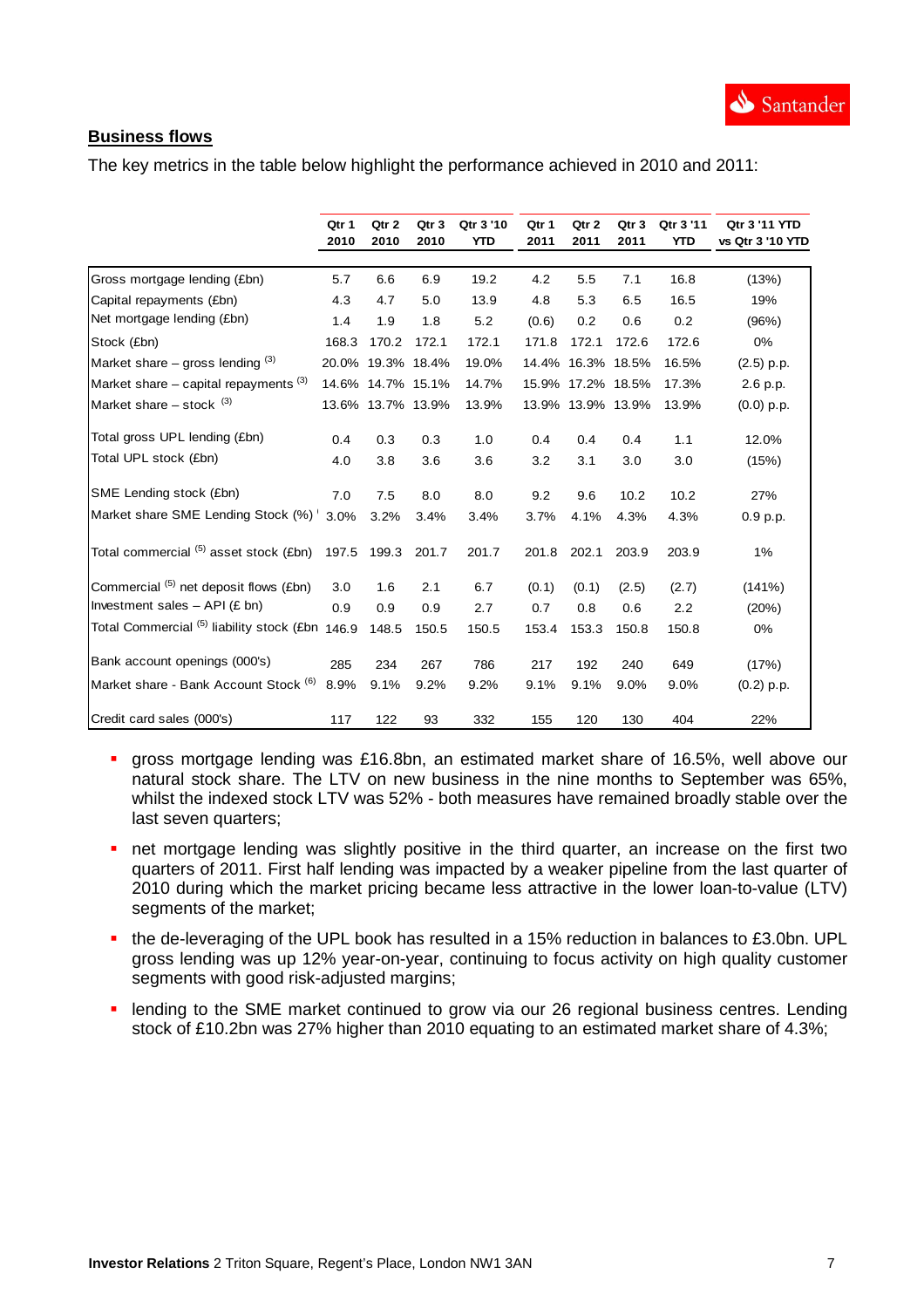

- commercial deposit balances were slightly higher compared to the same point last year. Acquisition of deposits has slowed in the first nine months of 2011 as a result of a smaller market in the UK combined with negative pricing and margins in the market. This has resulted in an outflow in 2011, more than offset by higher than expected issuances of medium-term funding;
- investments & pensions performance was down 24% delivering £2.1bn API;
- c. 650,000 bank accounts were opened in the first nine months of 2011 building on the success of the last two years, during which more than 2 million accounts were opened; and
- credit card sales of over 400,000 grew by 22% with a continued focus on existing customers.

- 3. Market share of gross lending, capital repayments and mortgage stock estimated by Santander UK for each quarter having regard to individual lending data published by The Bank of England for the first two months of each quarter.
- 4. Market share of SME lending stock determined on an asset basis of SME businesses with turnover up to £150m, estimated by Santander UK for each quarter having regard to corporate lending data published by The Bank of England for the first two months of each quarter.
- 5. Includes Retail, Corporate and Global Banking & Markets.
- 6. Market share of bank account stock estimated by Santander UK for each quarter having regard to market research published by CACI.

<sup>1.</sup> Trading profit before tax is management's preferred profit measure when assessing the performance of the business and is the internal measure of segment profit required to be disclosed under IFRS 8. It is calculated by adjusting statutory profit before tax for perimeter companies pre-acquisition trading basis results, reorganisation, customer remediation and other costs, hedging and other variances, profit on part sale and revaluation of subsidiaries and capital and other charges.

<sup>2.</sup> Data reproduced from statistics published by the Council of Mortgages Lenders (CML). September 2011 data not available at the time of reporting. Information in this trading statement sourced from the CML has been accurately reproduced and as far as Santander UK is able to ascertain from information published by the CML, no facts have been omitted which would render the reproduced information inaccurate or misleading.